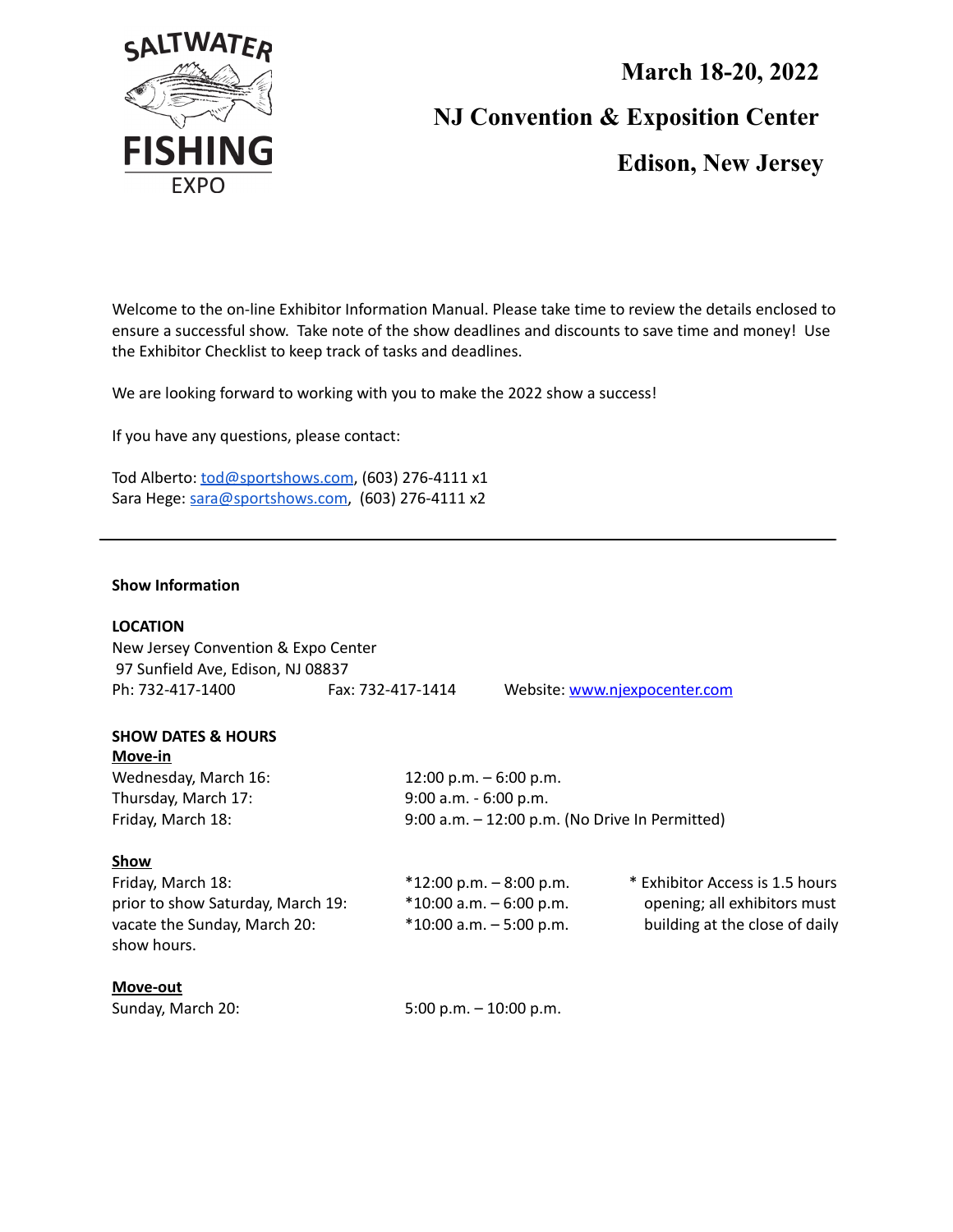# **Exhibitor Checklist**

### *To Have A Successful Show…*

| [ ] Sportshows Documents                                       |                |
|----------------------------------------------------------------|----------------|
| Exhibitor's Certificate of Insurance – as soon as possible, by | March 4, 2022  |
| <b>Exhibitor Credentials</b>                                   | March 11, 2022 |
| [ ] New Jersey Convention & Expo Center Order Forms            |                |
| Wireless Internet Service (for 1IP/1 Device)                   | On-Site        |
| <b>Discount Hard-Wired Internet Service</b>                    | March 12, 2022 |
| <b>Banner and Sign Hanging</b>                                 | March 12, 2022 |
| <b>Cleaning Order Form</b>                                     | March 12, 2022 |
| Electric Service Order Form                                    | March 2, 2022  |
| Telephone Service Order Form                                   | March 2, 2022  |
| Water & Drainage Service Order Form                            | March 12, 2022 |

### **[ ] General Exposition Services Events Services Order Forms**

| <b>Furniture Rental Order Form</b>                                                                       | March 7, 2022                   |                          |
|----------------------------------------------------------------------------------------------------------|---------------------------------|--------------------------|
| Carpet Rental Order Form                                                                                 | (Plush) February 28, 2022       | (Standard) March 7, 2022 |
| Labor and Rigging Services Order Form                                                                    |                                 | March 7, 2022            |
| <b>Hardwall Rental Order Form</b>                                                                        | February 28, 2022               |                          |
| Advanced Shipment to Warehouse - Must be received by<br>Discount Advanced Shipment - Must be received by | March 16, 2022<br>March 7, 2022 |                          |